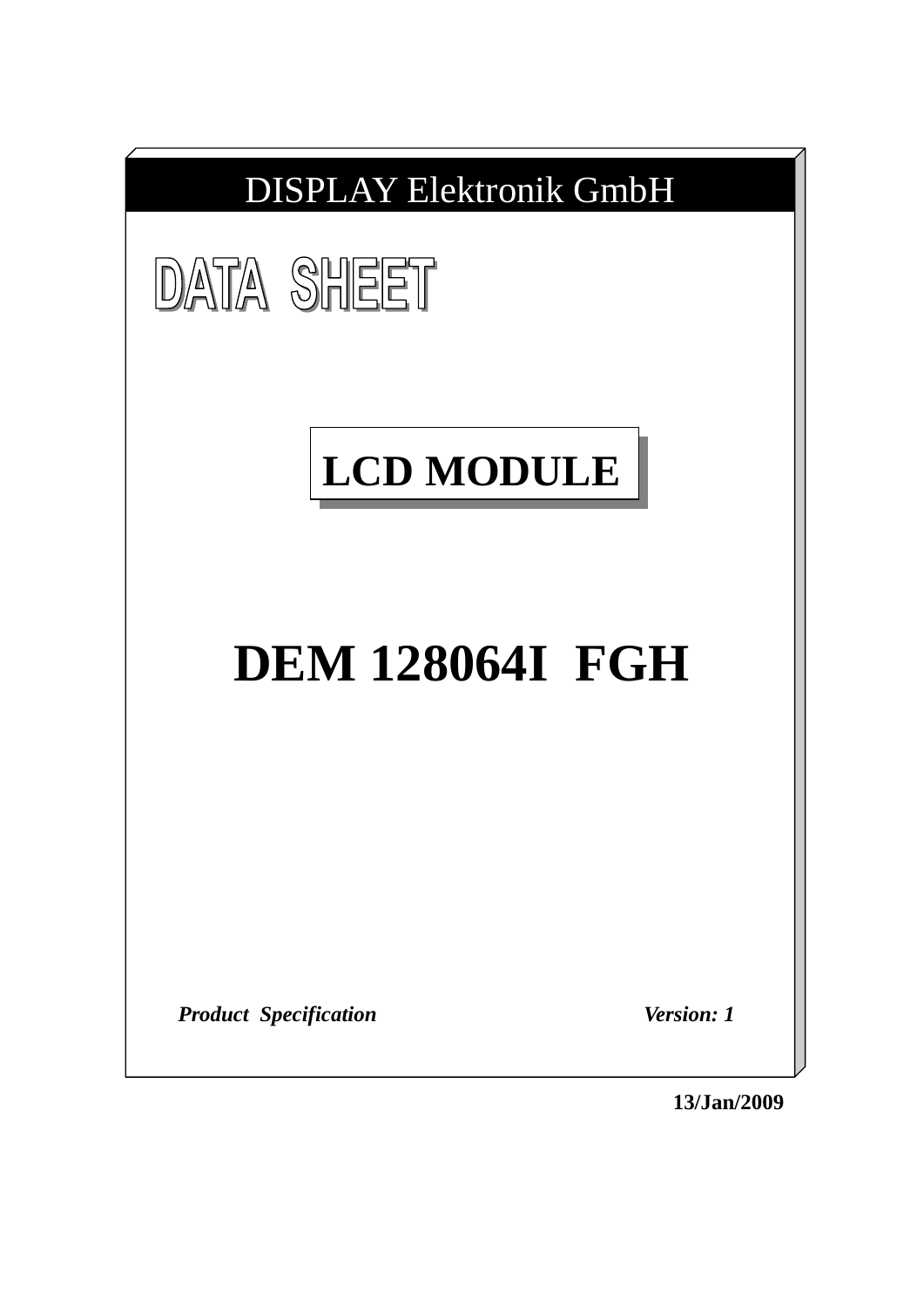## GENERAL SPECIFICATION

# MODULE NO. :

# DEM 128064I FGH

### **CUSTOMER P/N:**

| <b>Version NO.</b> | <b>Change Description</b> | <b>Date</b> |
|--------------------|---------------------------|-------------|
| $\theta$           | <b>Original Version</b>   | 12.12.2008  |
| 1                  | Update Item 1             | 13.01.2009  |
|                    |                           |             |
|                    |                           |             |
|                    |                           |             |
|                    |                           |             |
|                    |                           |             |
|                    |                           |             |
|                    |                           |             |
|                    |                           |             |
|                    |                           |             |

### PREPARED BY: XYP DATE: 13.01.2009

APPROVED BY: MH DATE: 13.01.2009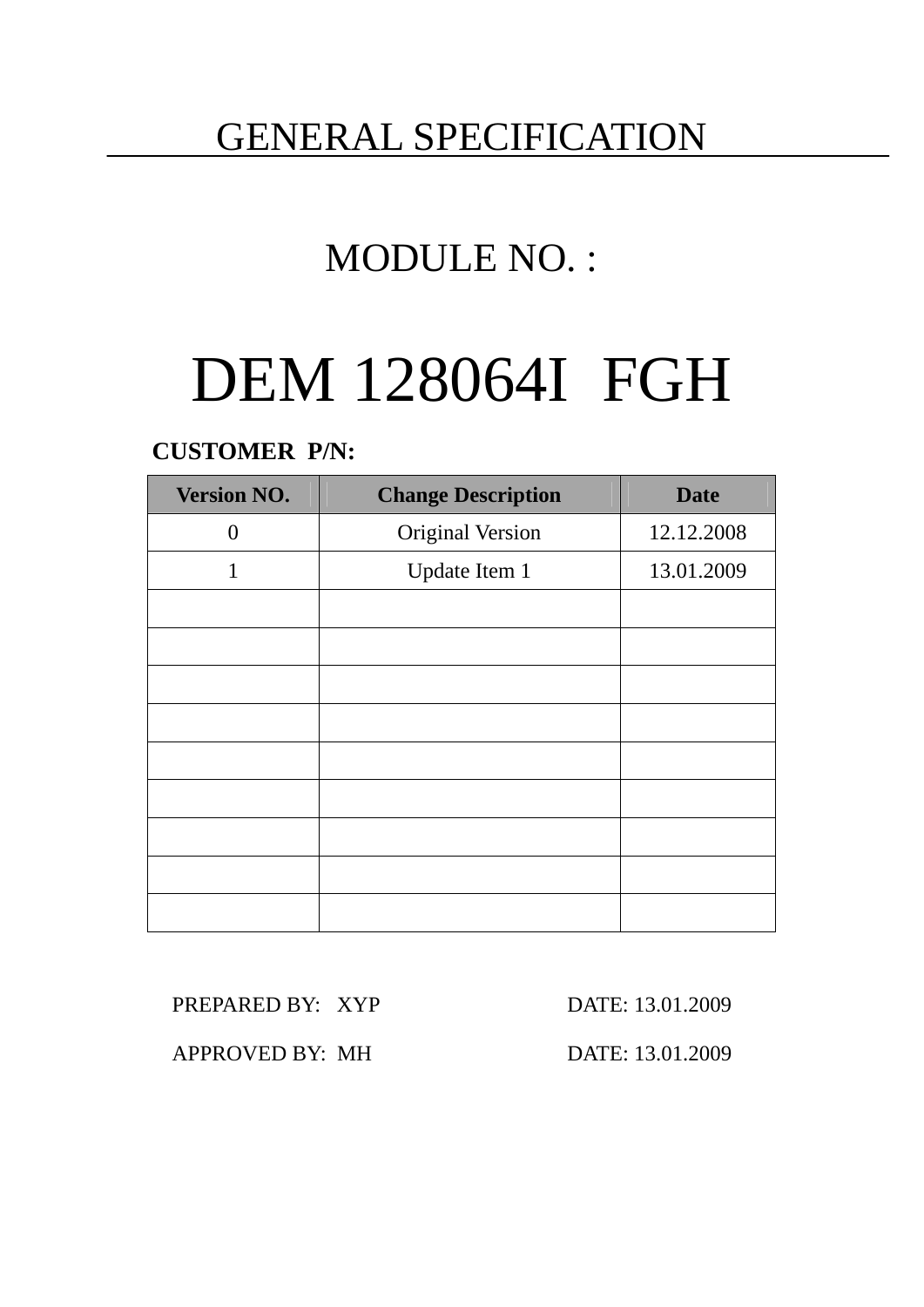### **CONTENTS**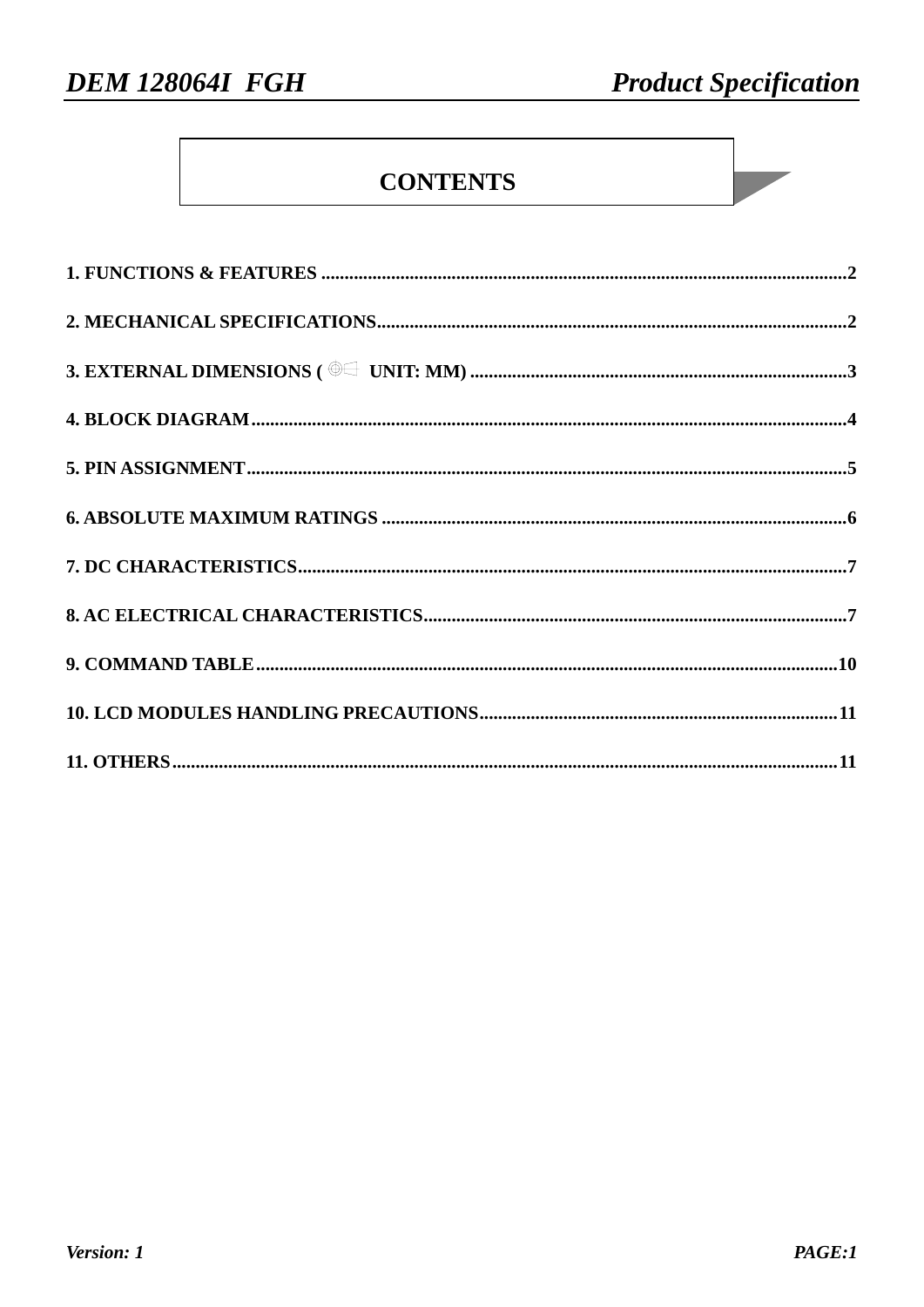### **1. FUNCTIONS & FEATURES**

| <b>MODULE NAME</b>     | <b>LCD</b> Type                      |
|------------------------|--------------------------------------|
| <b>DEM 128064I FGH</b> | <b>FSTN Reflective Positive Mode</b> |

| • Viewing Direction                                   | $: 6$ o'clock                                  |
|-------------------------------------------------------|------------------------------------------------|
| • Driving Scheme                                      | : $1/65$ Duty Cycle, $1/9$ Bias                |
| <b>Power Supply Voltage</b>                           | $: 3.3$ Volt (typ.)                            |
| $\bullet$ LCD Operation Voltage (V0-V <sub>SS</sub> ) | $: 9.0$ Volt (typ.)                            |
| Driver IC                                             | : $ST7565P(Sitronix)$                          |
| Interface                                             | : Parallel & Serial                            |
| Display Format                                        | : $128 \times 64$ Dots, COG                    |
| <b>Operating Temperature</b>                          | : -20 $\rm{^{\circ}C}$ to +70 $\rm{^{\circ}C}$ |
| <b>Storage Temperature</b>                            | : -30 $^{\circ}$ C to +80 $^{\circ}$ C         |

### **2. MECHANICAL SPECIFICATIONS**

|           | • Module Size | : 53.20 x 37.80 x 2.05 mm (without FPC) |
|-----------|---------------|-----------------------------------------|
|           | View Area     | $: 45.20 \times 27.00 \text{ mm}$       |
|           | Active Area   | : 40.94 x 24.30 mm                      |
|           | • Dot Pitch   | $: 0.32 \times 0.38$ mm                 |
|           | • Dot Size    | $: 0.30 \times 0.36$ mm                 |
| $\bullet$ | Dot Gap       | $: 0.02 \text{ mm}$                     |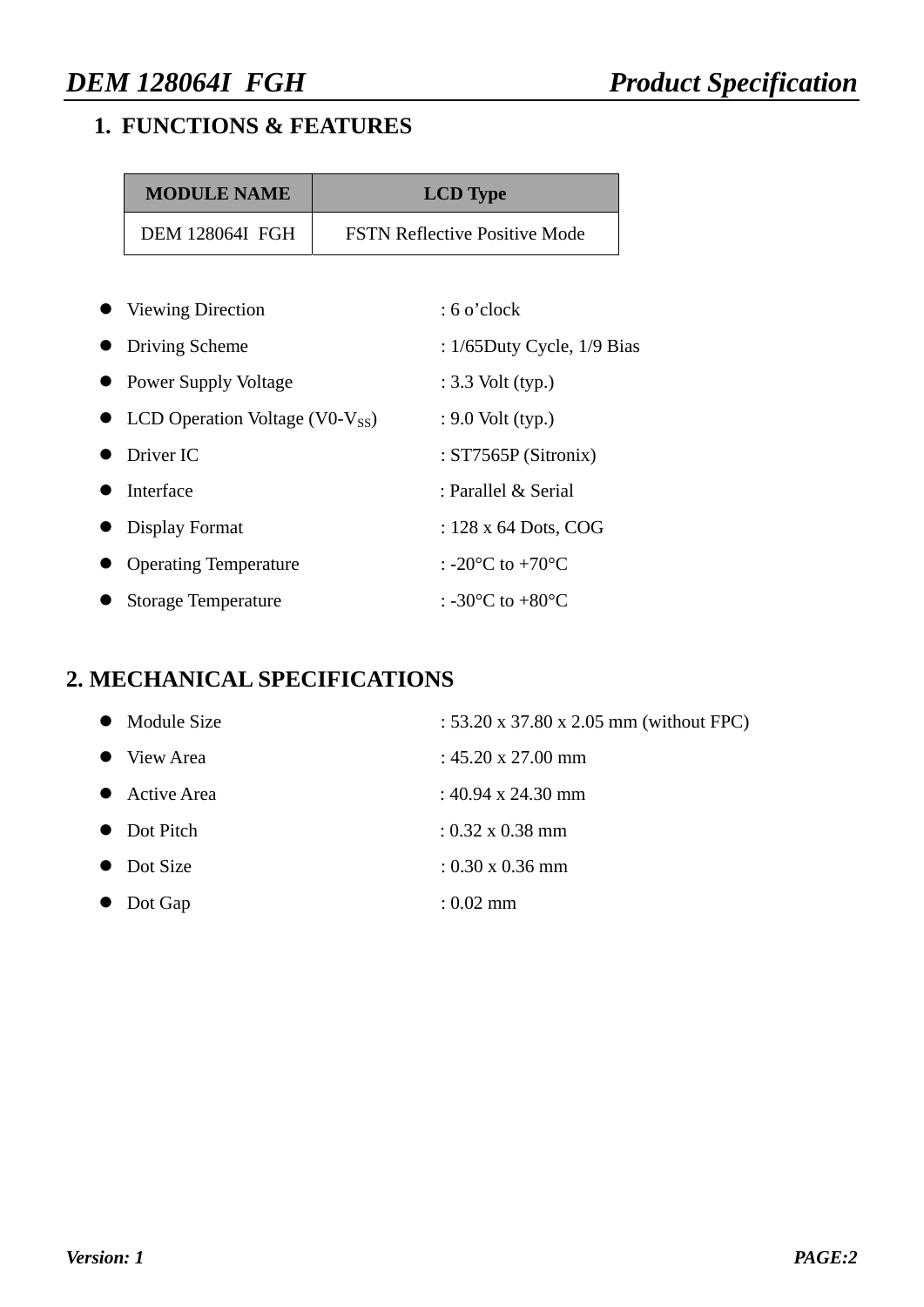### **3. EXTERNAL DIMENSIONS (** $\bigoplus$  **unit: mm)**

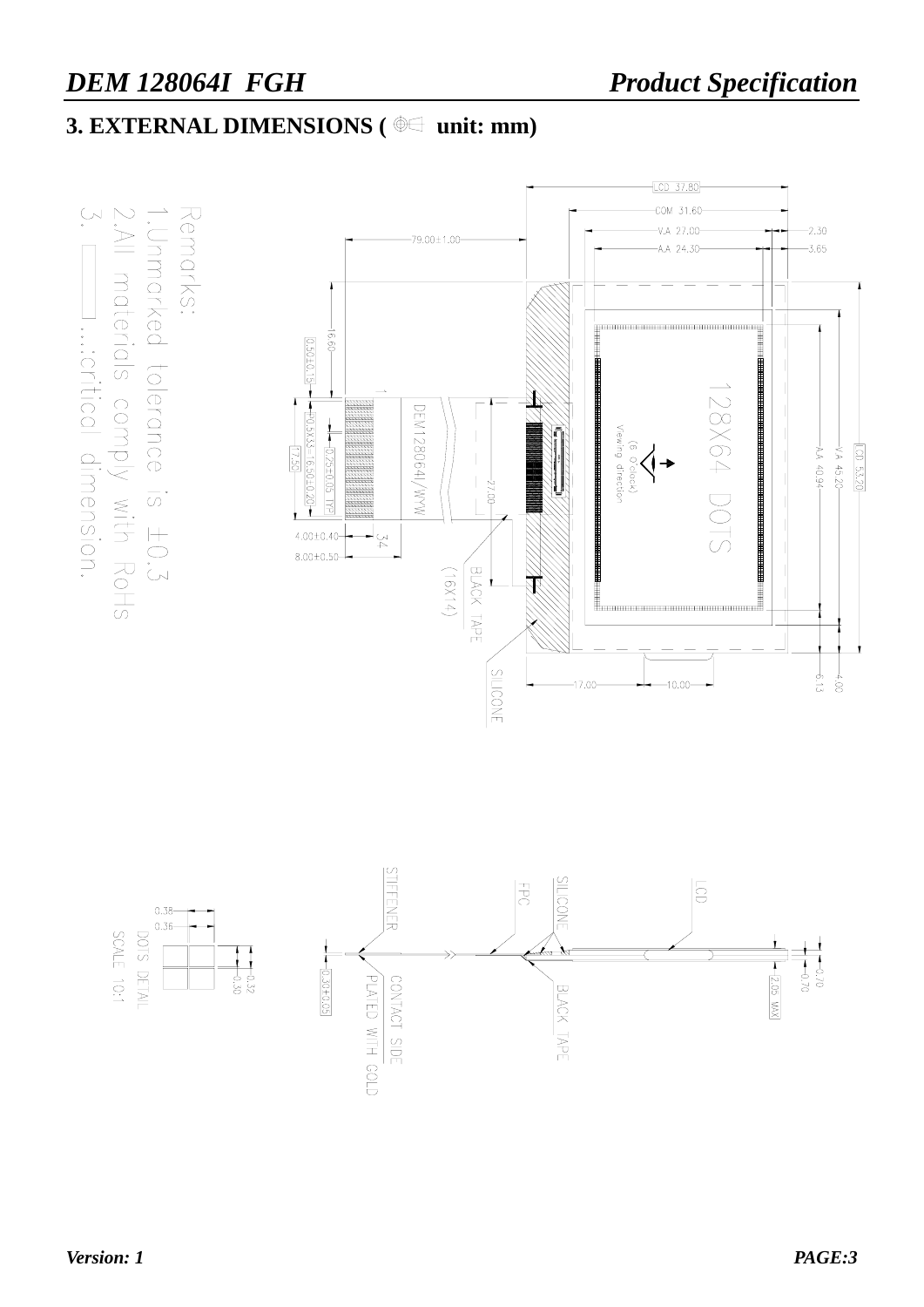### **4. BLOCK DIAGRAM**

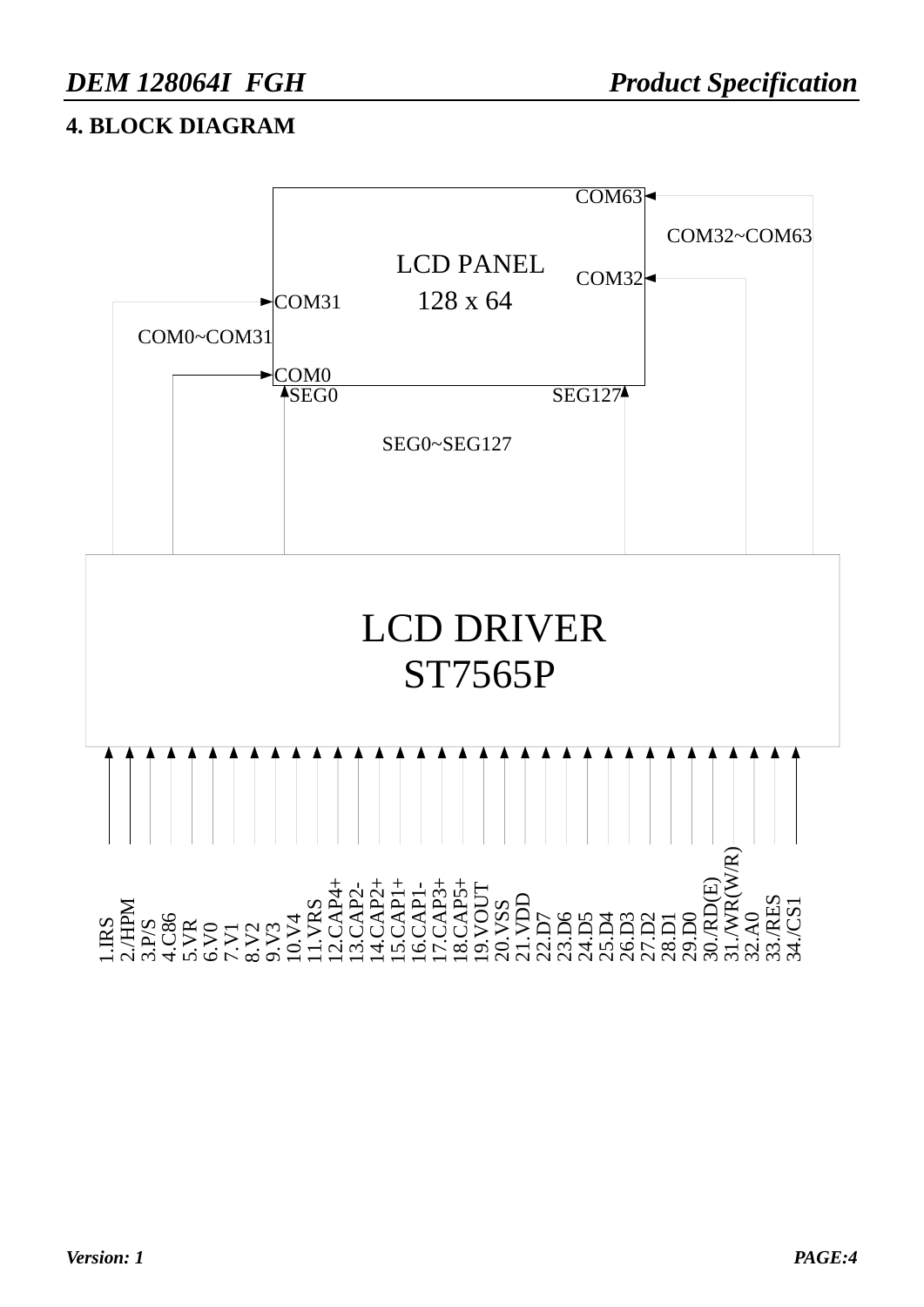### **5. PIN ASSIGNMENT**

| Pin No.                                              | <b>Name</b>    | <b>Description</b>                                                                                                 |  |  |  |  |  |  |
|------------------------------------------------------|----------------|--------------------------------------------------------------------------------------------------------------------|--|--|--|--|--|--|
|                                                      |                | This terminal selects the resistors for the V0 voltage level adjustment.                                           |  |  |  |  |  |  |
| $\mathbf{1}$                                         | <b>IRS</b>     | $IRS = "H"$ : Use the internal resistors                                                                           |  |  |  |  |  |  |
|                                                      |                | $IRS = "L": Do not use the internal resistors. The V0 voltage level is$                                            |  |  |  |  |  |  |
|                                                      |                | regulated by an external resistive voltage divider attached to the VR terminal                                     |  |  |  |  |  |  |
|                                                      |                | This is the power control terminal for the power supply circuit for liquid crystal drive.                          |  |  |  |  |  |  |
| $/HPM = "H"$ : Normal mode<br>/HPM<br>$\overline{2}$ |                |                                                                                                                    |  |  |  |  |  |  |
|                                                      |                | $/HPM = "L"$ : High power mode                                                                                     |  |  |  |  |  |  |
|                                                      |                | This pin configures the interface to be parallel mode or serial mode.                                              |  |  |  |  |  |  |
| 3                                                    | P/S            | $P/S = "H"$ : Parallel data input/output.<br>$P/S = "L":$ Serial data input.                                       |  |  |  |  |  |  |
|                                                      |                | When $P/S = "L", D0$ to D5 must be fixed to "H"./RD (E) and /WR (R/W) are fixed to                                 |  |  |  |  |  |  |
|                                                      |                | either "H" or "L".                                                                                                 |  |  |  |  |  |  |
|                                                      |                | This is the MPU interface selection pin.                                                                           |  |  |  |  |  |  |
| $\overline{4}$                                       | C86            | $C86 = "H": 6800$ Series MPU interface.                                                                            |  |  |  |  |  |  |
|                                                      |                | $C86 = "L"$ : 8080 Series MPU interface.                                                                           |  |  |  |  |  |  |
|                                                      |                | Output voltage regulator terminal. Provides the voltage between VSS and V0 through a                               |  |  |  |  |  |  |
| 5                                                    | <b>VR</b>      | resistive voltage divider.                                                                                         |  |  |  |  |  |  |
|                                                      |                | $IRS = "L"$ : the V0 voltage regulator internal resistors are not used.                                            |  |  |  |  |  |  |
|                                                      |                | $IRS = "H"$ : the V0 voltage regulator internal resistors are used.                                                |  |  |  |  |  |  |
|                                                      | V <sub>0</sub> | This is multi-level power supply for liquid crystal drive.                                                         |  |  |  |  |  |  |
| 6                                                    |                | Voltage levels are determined based on VDD, and must maintain the relative                                         |  |  |  |  |  |  |
|                                                      |                | magnitudes show below.                                                                                             |  |  |  |  |  |  |
| $\overline{7}$                                       | V <sub>1</sub> | $V0>=V1>=V2>=V3>=V4>=VSS$                                                                                          |  |  |  |  |  |  |
|                                                      |                | Master operation when the power supply turns on, the internal power supply circuits                                |  |  |  |  |  |  |
| 8                                                    | V <sub>2</sub> | produce V1 to V4 voltage shown below. The voltage setting are selected using the LCD                               |  |  |  |  |  |  |
|                                                      |                | bias set command.<br>1/49 DUTY<br>1/33 DUTY<br>1/65 DUTY<br>1/55 DUTY<br>1/53 DUTY                                 |  |  |  |  |  |  |
| 9                                                    | V <sub>3</sub> | 7/8*V0,5/6*V0<br>$7/8*V0,5/6*V0$<br>V1<br>8/9*V0.6/7*V0<br>5/6*V0,4/5*V0<br>7/8*V0.5/6*V0                          |  |  |  |  |  |  |
|                                                      |                | V <sub>2</sub><br>7/9*V0,5/7*V0<br>$6/8*V0,4/6*V0$<br>$6/8*V0,4/6*V0$<br>4/6*V0,3/5*V0<br>$6/8*V0,4/6*V0$          |  |  |  |  |  |  |
| 10                                                   | V <sub>4</sub> | V <sub>3</sub><br>2/9*V0,2/7*V0<br>2/8*V0,2/6*V0<br>$2/6*V0,2/5*V0$<br>2/8*V0,2/6*V0<br>2/8*V0,2/6*V0              |  |  |  |  |  |  |
|                                                      |                | $1/9*V0, 1/7*V0$<br>$1/8*V0, 1/6*V0$<br>V <sub>4</sub><br>$1/8*V0, 1/6*V0$<br>$1/6*V0, 1/5*V0$<br>$1/8*V0, 1/6*V0$ |  |  |  |  |  |  |
| 11                                                   | <b>VRS</b>     | This is the internal-output VREG power supply for the LCD power supply voltage                                     |  |  |  |  |  |  |
|                                                      |                | regulator.                                                                                                         |  |  |  |  |  |  |
| 12                                                   | $CAP4+$        | DC/DC voltage converter. Connect a capacitor between this terminal and the CAP2-                                   |  |  |  |  |  |  |
|                                                      |                | terminal.                                                                                                          |  |  |  |  |  |  |
| 13                                                   | CAP2-          | DC/DC voltage converter. Connects a capacitor between this terminal and CAP2+                                      |  |  |  |  |  |  |
|                                                      |                | terminal.                                                                                                          |  |  |  |  |  |  |
| 14                                                   | $CAP2+$        | DC/DC voltage converter. Connects a capacitor between this terminal and CAP2-                                      |  |  |  |  |  |  |
|                                                      |                | terminal.                                                                                                          |  |  |  |  |  |  |
| 15                                                   | $CAP1+$        | DC/DC voltage converter. Connects a capacitor between this terminal and CAP1-<br>terminal.                         |  |  |  |  |  |  |
|                                                      |                | DC/DC voltage converter. Connects a capacitor between this terminal and CAP1+                                      |  |  |  |  |  |  |
| 16                                                   | CAP1-          | terminal.                                                                                                          |  |  |  |  |  |  |
|                                                      |                | DC/DC voltage converter. Connects a capacitor between this terminal and CAP1-                                      |  |  |  |  |  |  |
| 17                                                   | $CAP3+$        | terminal.                                                                                                          |  |  |  |  |  |  |
|                                                      |                | DC/DC voltage converter. Connect a capacitor between this terminal and the CAP1-                                   |  |  |  |  |  |  |
| 18                                                   | $CAP5+$        | terminal.                                                                                                          |  |  |  |  |  |  |
|                                                      |                | DC/DC voltage converter. Connects a capacitor between this terminal and VSS or                                     |  |  |  |  |  |  |
| 19                                                   | <b>VOUT</b>    | VDD terminal.                                                                                                      |  |  |  |  |  |  |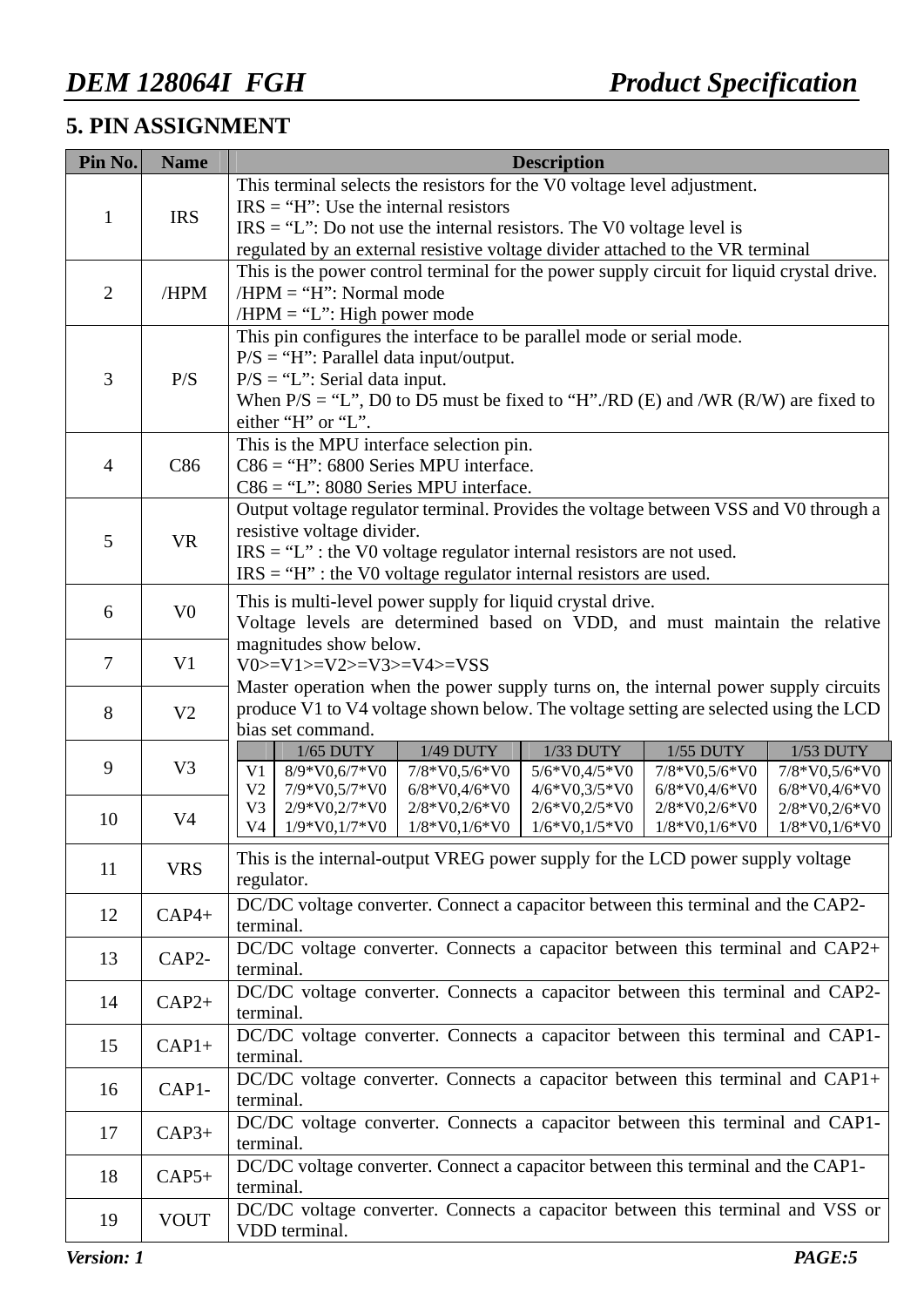| 20 | <b>VSS</b>     | Ground                                                                                                                                                                                                                                                                                                                                                                                        |
|----|----------------|-----------------------------------------------------------------------------------------------------------------------------------------------------------------------------------------------------------------------------------------------------------------------------------------------------------------------------------------------------------------------------------------------|
| 21 | <b>VDD</b>     | Power supply                                                                                                                                                                                                                                                                                                                                                                                  |
| 22 | D7             |                                                                                                                                                                                                                                                                                                                                                                                               |
| 23 | D <sub>6</sub> | This is an 8-bit bi-directional data bus that connects to an 8-bit or 16-bit standard                                                                                                                                                                                                                                                                                                         |
| 24 | D <sub>5</sub> | MPU data bus.                                                                                                                                                                                                                                                                                                                                                                                 |
| 25 | D <sub>4</sub> | When the serial interface (SPI-4) is selected ( $P/S = "L"$ ):                                                                                                                                                                                                                                                                                                                                |
| 26 | D <sub>3</sub> | D7 : serial data input (SI) ; D6 : the serial clock input (SCL).                                                                                                                                                                                                                                                                                                                              |
| 27 | D2             | D0 to D5 should be connected to VDD or floating.                                                                                                                                                                                                                                                                                                                                              |
| 28 | D1             | When the chip select is not active, D0 to D7 are set to high impedance.                                                                                                                                                                                                                                                                                                                       |
| 29 | D <sub>0</sub> |                                                                                                                                                                                                                                                                                                                                                                                               |
| 30 | /RD<br>(E)     | • When connected to 8080 series MPU, this pin is treated as the "/RD" signal of the<br>8080 MPU and is LOW-active.<br>The data bus is in an output status when this signal is "L".<br>• When connected to 6800 series MPU, this pin is treated as the "E" signal of the 6800<br>MPU and is HIGH-active.<br>This is the enable clock input terminal of the 6800 Series MPU.                    |
| 31 | /WR<br>(R/W)   | • When connected to 8080 series MPU, this pin is treated as the "/WR" signal of the<br>8080 MPU and is LOW-active.<br>The signals on the data bus are latched at the rising edge of the /WR signal.<br>• When connected to 6800 series MPU, this pin is treated as the "R/W" signal of the<br>6800 MPU and decides the access type :<br>When $R/W = "H"$ : Read.<br>When $R/W = "L"$ : Write. |
| 32 | A <sub>0</sub> | This is connected to the least significant bit of the normal MPU address bus, and it<br>determines whether the data bits are data or a command.<br>A0="HIGH": indicates that D0 to D7 are display data.<br>$A0=$ ": LOW": indicates that D0 to D7 are control data.                                                                                                                           |
| 33 | /RES           | When /RES is set to LOW, the settings are initialed.<br>The reset operation is performed by the /RES signal level.                                                                                                                                                                                                                                                                            |
| 34 | /CS1           | This is the chip select signal for first chip.<br>when /CS1=LOW, the chip select becomes active and the data/commands I/O is<br>enabled                                                                                                                                                                                                                                                       |

### **6. ABSOLUTE MAXIMUM RATINGS**

| <b>Parameter</b>                                | <b>Symbol</b>  | <b>Conditions</b>     | Unit            |
|-------------------------------------------------|----------------|-----------------------|-----------------|
| <b>Power Supply Voltage</b>                     | $\rm V_{DD}$   | $0.3 \sim 3.6$        |                 |
| Power Supply Voltage (V <sub>DD</sub> standard) | $V0$ , $VOUT$  | $0.3 \sim 14.5$       |                 |
| Power Supply Voltage (V <sub>DD</sub> standard) | V1, V2, V3, V4 | V <sub>0</sub> to 0.3 |                 |
| <b>Operating Temperature</b>                    | Topr           | $-20$ to $+70$        | $\rm ^{\circ}C$ |
| <b>Storage Temperature</b>                      | <b>T</b> str   | $-30$ to $+80$        | $\rm ^{\circ}C$ |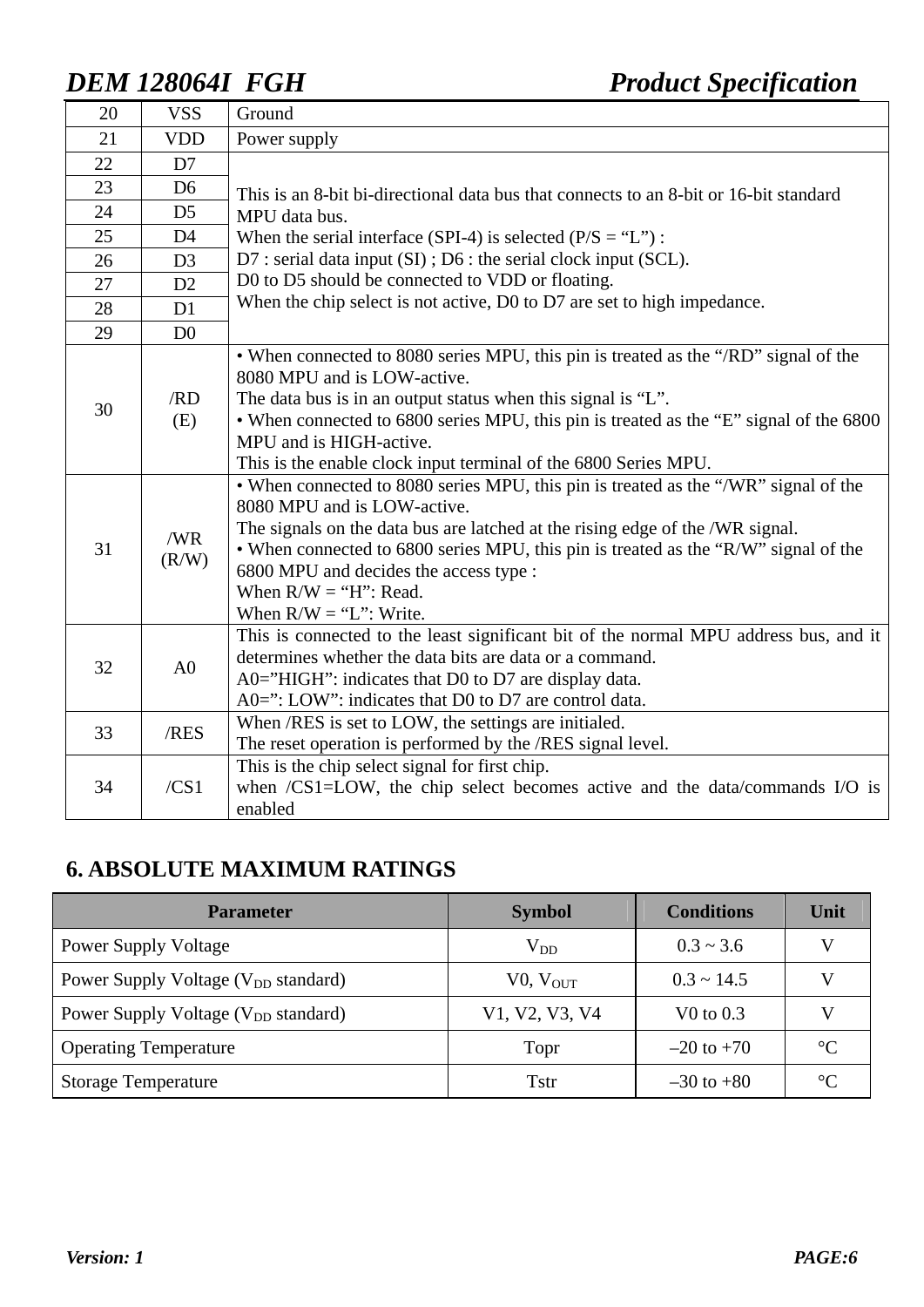### **7. DC CHARACTERISTICS**

|                            | <b>Symbol</b>              | <b>Standard Value</b> |            |       | <b>Test Condition</b> | Unit |  |
|----------------------------|----------------------------|-----------------------|------------|-------|-----------------------|------|--|
| <b>Item</b>                |                            | Min.                  | Typ.       | Max.  |                       |      |  |
| Power supply Voltage       | $\rm V_{DD}$               | 2.7                   | 3.3        | 3.6   |                       |      |  |
| <b>Operating Voltage</b>   | Vlcd                       | 8.7                   | 9.0        | 9.3   | $VO-V_{SS}$           |      |  |
| <b>Current Consumption</b> | $\mathbf{I}_{\mathrm{DD}}$ | ---                   | <b>TBD</b> | $---$ |                       | mA   |  |

### **8. AC ELECTRICAL CHARACTERISTICS**

### **8.1 System bus READ/WRITE characteristics for the 8080 series MPU**

| $(V_{DD} = 3.3V, V_{SS} = 0V)$  |               |                   |                  |                  |      |              |
|---------------------------------|---------------|-------------------|------------------|------------------|------|--------------|
| <b>Item</b>                     | <b>Signal</b> | <b>Symbol</b>     | <b>Condition</b> | <b>Rating</b>    |      | <b>Units</b> |
|                                 |               |                   |                  | Min.             | Max. |              |
| Address hold time               |               | $t_{\rm AH8}$     |                  | $\boldsymbol{0}$ |      |              |
| Address setup time              | A0            | $t_{\rm AW8}$     |                  | $\overline{0}$   |      |              |
| System cycle time               |               | $t_{CYC8}$        |                  | 240              |      |              |
| Enable L pulse width (WRITE)    | <b>WR</b>     | t <sub>CCLW</sub> |                  | 80               |      |              |
| Enable H pulse width (WRITE)    |               | t <sub>CCHW</sub> |                  | 80               |      |              |
| Enable L pulse width (READ)     | <b>RD</b>     | $t_{\text{CCLR}}$ |                  | 140              |      | ns           |
| Enable H pulse width (READ)     |               | $t_{\text{CCHR}}$ |                  | 80               |      |              |
| WRITE Data setup time           |               | $t_{DS8}$         |                  | 40               |      |              |
| <b>WRITE Address hold time</b>  | $D0$ to $D7$  | $t_{\rm DH8}$     |                  | $\overline{0}$   |      |              |
| READ access time                |               | $t_{\rm ACC8}$    | $CL = 100 pF$    |                  | 70   |              |
| <b>READ Output disable time</b> |               | $t_{OHB}$         | $CL = 100 pF$    | 5                | 50   |              |

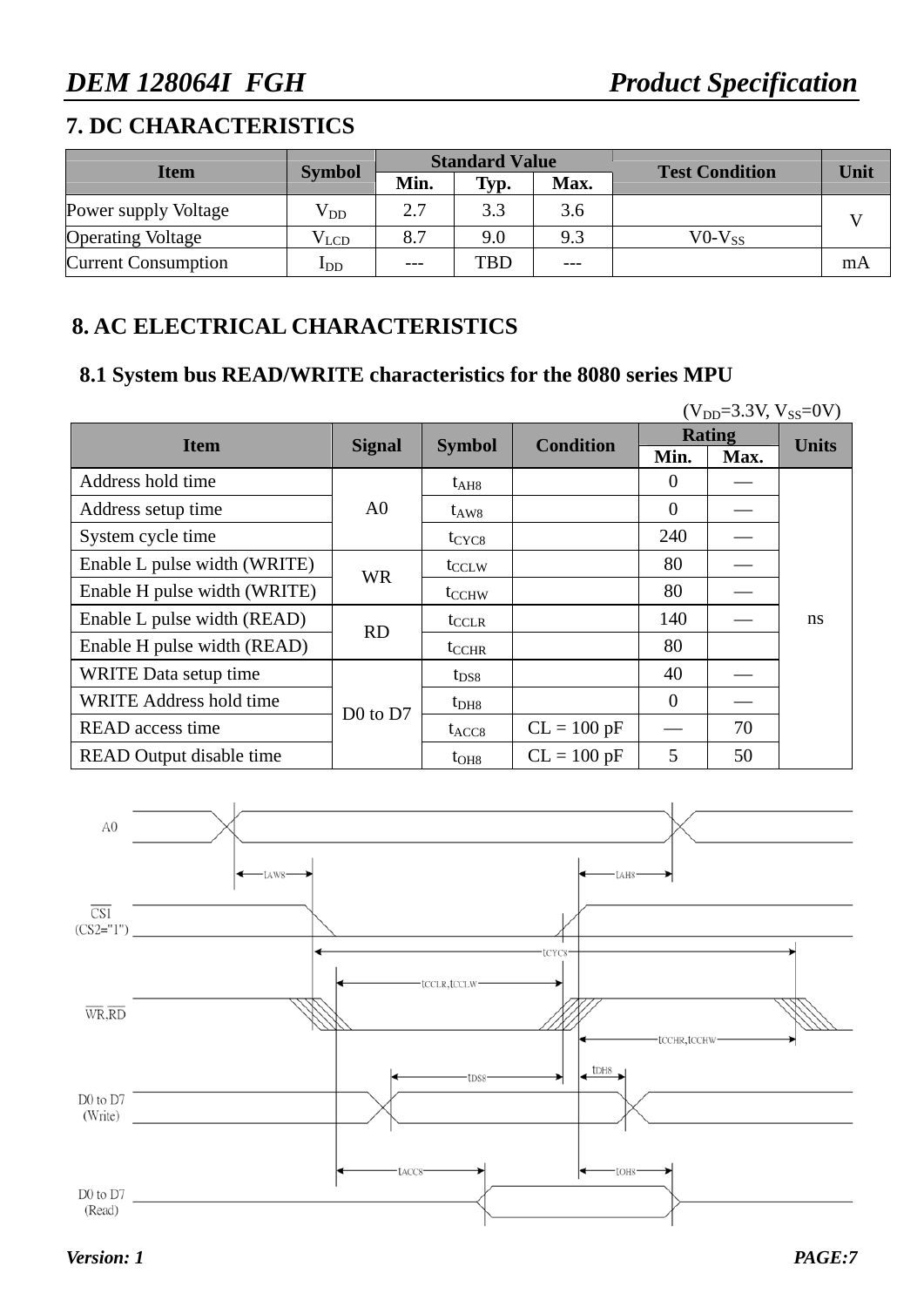### **8.2 System bus READ/WRITE characteristics for the 6800 series MPU**

| $(V_{DD} = 3.3V, V_{SS} = 0V)$  |               |                          |                  |                |              |               |
|---------------------------------|---------------|--------------------------|------------------|----------------|--------------|---------------|
| <b>Item</b>                     | <b>Signal</b> | <b>Symbol</b>            | <b>Condition</b> | <b>Rating</b>  | <b>Units</b> |               |
|                                 |               |                          |                  | Min.           | Max.         |               |
| Address hold time               |               | $t_{\rm AH6}$            |                  | 0              |              |               |
| Address setup time              | A0            | $t_{\rm AW6}$            |                  | $\overline{0}$ |              |               |
| System cycle time               |               | $t_{CYC6}$               |                  | 240            |              |               |
| Enable L pulse width (WRITE)    | <b>WR</b>     | t <sub>EWLW</sub>        |                  | 80             |              |               |
| Enable H pulse width (WRITE)    |               | t <sub>EWHW</sub>        |                  | 80             |              |               |
| Enable L pulse width (READ)     | <b>RD</b>     | t <sub>EWLR</sub>        |                  | 80             |              | <sub>ns</sub> |
| Enable H pulse width (READ)     |               | <b>t</b> <sub>EWHR</sub> |                  | 140            |              |               |
| WRITE Data setup time           |               | $t_{DS6}$                |                  | 40             |              |               |
| <b>WRITE Address hold time</b>  | $D0$ to $D7$  | $t_{DH6}$                |                  | $\theta$       |              |               |
| <b>READ</b> access time         |               | $t_{\text{ACC6}}$        | $CL = 100 pF$    |                | 70           |               |
| <b>READ</b> Output disable time |               | $t_{OH6}$                | $CL = 100 pF$    | 5              | 50           |               |

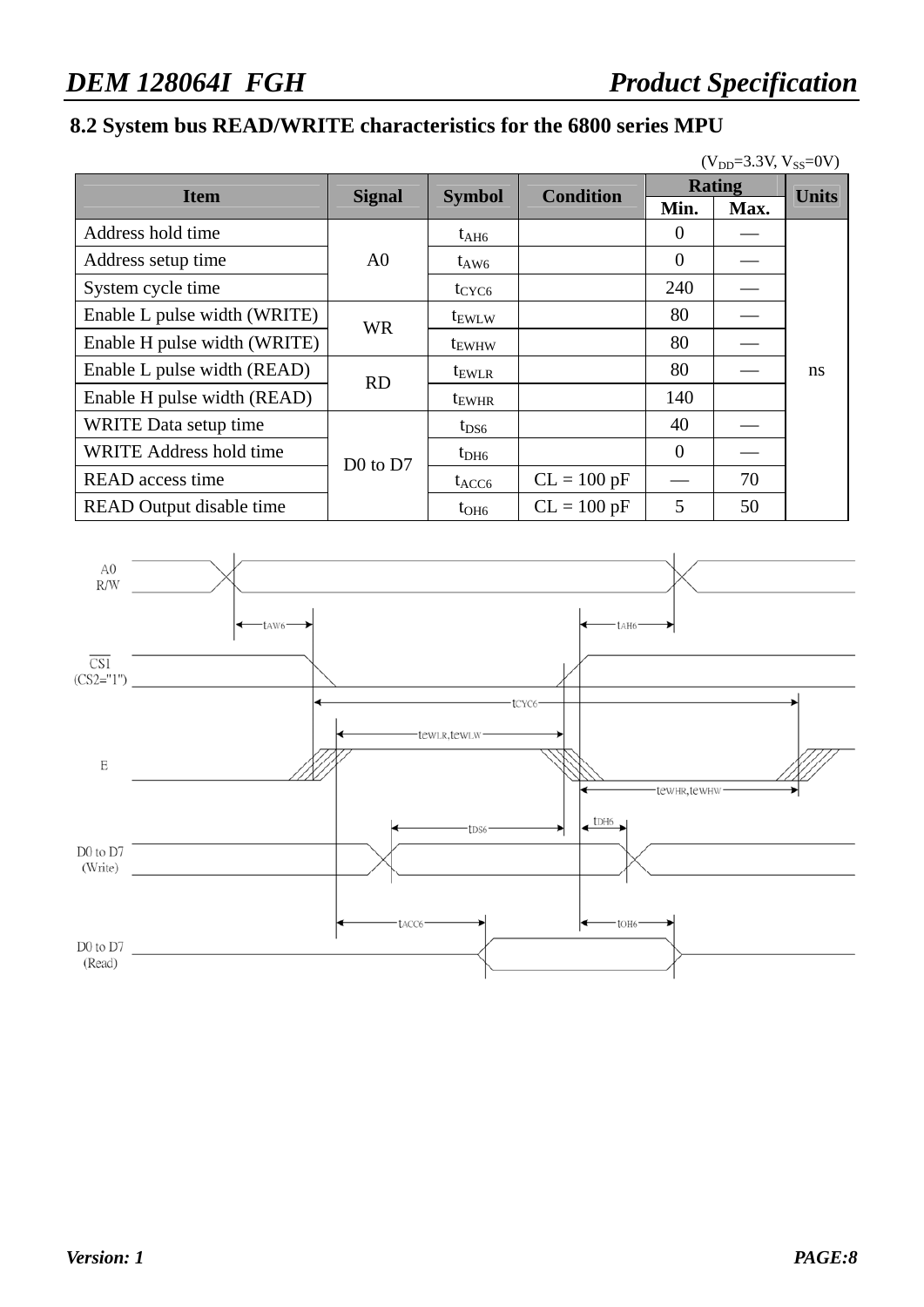### **8.3 The Serial Interface**

| $(V_{DD} = 3.3V, V_{SS} = 0V)$ |                |               |                  |               |      |              |  |  |
|--------------------------------|----------------|---------------|------------------|---------------|------|--------------|--|--|
| <b>Item</b>                    | <b>Signal</b>  |               | <b>Condition</b> | <b>Rating</b> |      | <b>Units</b> |  |  |
|                                |                | <b>Symbol</b> |                  | Min.          | Max. |              |  |  |
| <b>Serial Clock Period</b>     |                | $t_{SCYC}$    |                  | 50            |      |              |  |  |
| SCL "H" pulse width            | <b>SCL</b>     | $t_{SHW}$     |                  | 25            |      |              |  |  |
| SCL "L" pulse width            |                | $t_{SLW}$     |                  | 25            |      |              |  |  |
| Address setup time             | A <sub>0</sub> | $t_{SAS}$     |                  | 20            |      |              |  |  |
| Address hold time              |                | $t_{SAH}$     |                  | 10            |      | ns           |  |  |
| Data setup time                | <b>SI</b>      | $t_{SDS}$     |                  | 20            |      |              |  |  |
| Data hold time                 |                | $t_{SDH}$     |                  | 10            |      |              |  |  |
| CS-SCL time                    | CS             | $t_{CSS}$     |                  | 20            |      |              |  |  |
| CS-SCL time                    |                | $t_{\rm CSH}$ |                  | 40            |      |              |  |  |

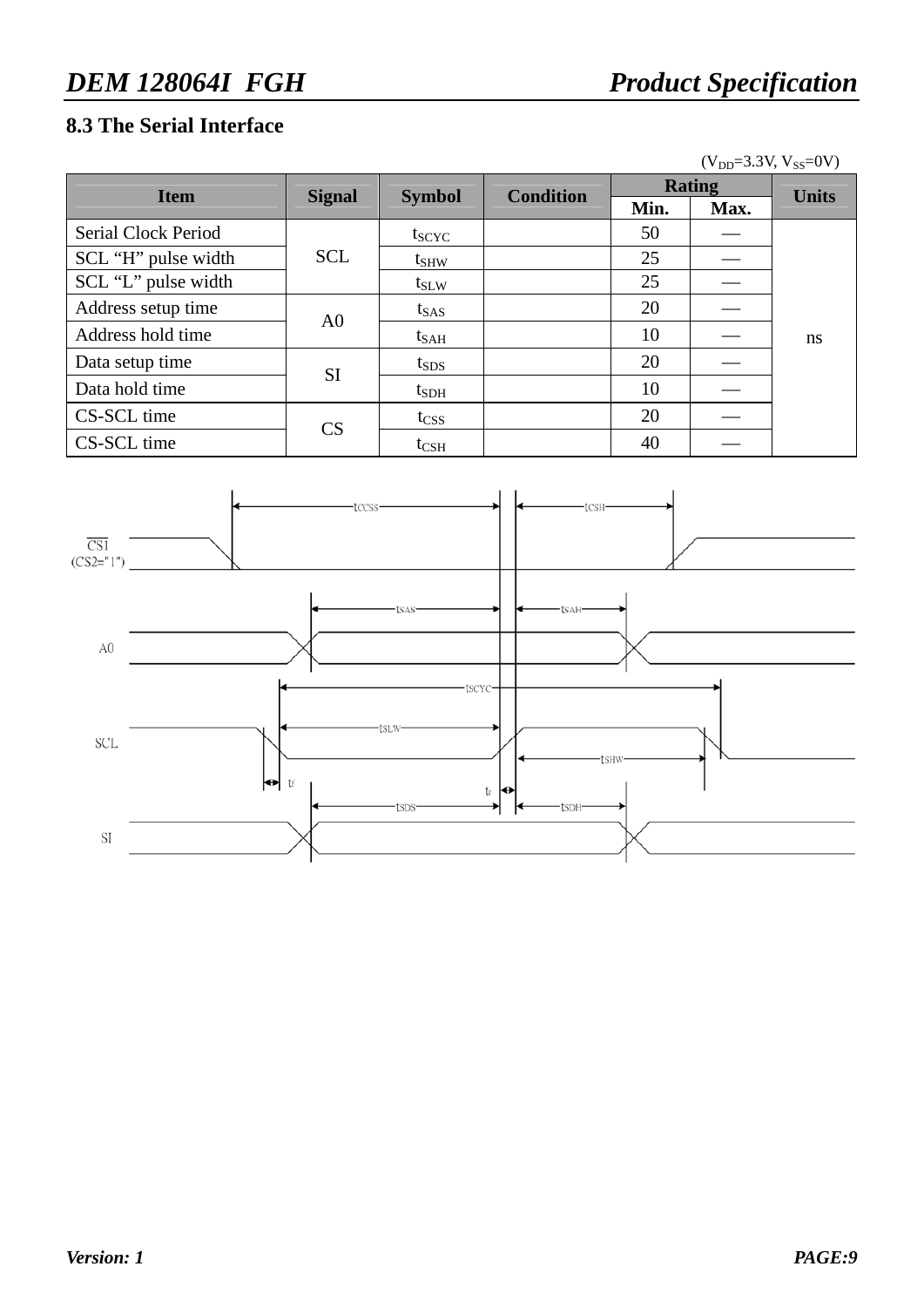### **9. COMMAND TABLE**

|                                                                         |                |              |     |                |                                                   |        |                |            |                                       |                   |          |                                                                        | (Note) *: disabled data                                                            |
|-------------------------------------------------------------------------|----------------|--------------|-----|----------------|---------------------------------------------------|--------|----------------|------------|---------------------------------------|-------------------|----------|------------------------------------------------------------------------|------------------------------------------------------------------------------------|
| Command                                                                 | Command Code   |              |     |                |                                                   |        |                |            |                                       |                   | Function |                                                                        |                                                                                    |
|                                                                         | A <sub>0</sub> | /RD          | /WR |                |                                                   |        |                |            | D7 D6 D5 D4 D3 D2 D1 D0               |                   |          |                                                                        |                                                                                    |
| (1) Display ON/OFF                                                      | 0              | 1            | 0   | $\overline{1}$ | 0                                                 | 1      | $\overline{0}$ | 1          | 1                                     |                   | 1        | 0<br>1                                                                 | LCD display ON/OFF<br>0: OFF, 1: ON                                                |
| (2) Display start line set                                              | 0              | 1            | 0   | 0              | 1                                                 |        |                |            | Display start address                 |                   |          |                                                                        | Sets the display RAM display start<br>line address                                 |
| (3) Page address set                                                    | 0              | 1            | 0   | 1              | 0                                                 | 1      | 1              |            | Page address                          |                   |          |                                                                        | Sets the display RAM page<br>address                                               |
| (4) Column address set<br>upper bit                                     | 0              | 1            | 0   | 0              | 0<br>0<br>Most significant<br>1<br>column address |        |                |            |                                       |                   |          | Sets the most significant 4 bits of<br>the display RAM column address. |                                                                                    |
| Column address set<br>lower bit                                         | 0              | 1            | 0   | 0              | 0                                                 | 0      |                |            | 0 Least significant<br>column address |                   |          |                                                                        | Sets the least significant 4 bits of<br>the display RAM column address.            |
| (5) Status read                                                         | 0              | 0            | 1   |                |                                                   | Status |                | 0          |                                       |                   |          | $0\quad 0\quad 0$                                                      | Reads the status data                                                              |
| (6) Display data write                                                  | 1              | 1            | 0   |                |                                                   |        |                | Write data |                                       |                   |          |                                                                        | Writes to the display RAM                                                          |
| (7) Display data read                                                   | 1              | 0            | 1   |                | Read data                                         |        |                |            |                                       |                   |          |                                                                        | Reads from the display RAM                                                         |
| (8) ADC select                                                          | 0              | 1            | 0   | 1              | 0                                                 | 1      | 0              | 0          | 0                                     |                   | 0        | 0<br>1                                                                 | Sets the display RAM address<br>SEG output correspondence<br>0: normal, 1: reverse |
| (9) Display normal/<br>reverse                                          | 0              | 1            | 0   | 1              | 0                                                 | 1      | 0              | 0          | 1                                     |                   | 1        | 0<br>1                                                                 | Sets the LCD display normal/<br>reverse<br>0: normal, 1: reverse                   |
| (10) Display all points<br><b>ON/OFF</b>                                | 0              | 1            | 0   | 1              | 0                                                 | 1      | 0              | 0          | 1                                     |                   | 0        | 0<br>1                                                                 | Display all points<br>0: normal display<br>1: all points ON                        |
| (11) LCD bias set                                                       | 0              | 1            | 0   | 1              | 0                                                 |        | 0              | 0          | 0                                     |                   | 1        | 0<br>1                                                                 | Sets the LCD drive voltage bias<br>ratio<br>0: 1/9 bias, 1: 1/7 bias (ST7565P)     |
| (12) Read/modify/write                                                  | 0              | 1            | 0   | 1              | 1                                                 | 1      | 0              | 0          |                                       | 0                 | 0        | 0                                                                      | Column address increment<br>At write: +1<br>At read: 0                             |
| $(13)$ End                                                              | 0              | 1            | 0   | 1              | 1                                                 | 1      | 0              | 1          |                                       | 1                 | 1        | 0                                                                      | Clear read/modify/write                                                            |
| (14) Reset                                                              | 0              | 1            | 0   | 1              | 1                                                 | 1.     | 0              | 0          |                                       | 0                 | 1        | 0                                                                      | Internal reset                                                                     |
| (15) Common output<br>mode select                                       | 0              | 1            | 0   | 1              | 1                                                 | 0      | 0              | 0          | *                                     |                   | $\star$  | $\star$                                                                | Select COM output scan direction<br>0: normal direction<br>1: reverse direction    |
| (16) Power control set                                                  | 0              | 1            | 0   | 0              | 0                                                 | 1      | 0              | 1          |                                       | Operating<br>mode |          |                                                                        | Select internal power supply<br>operating mode                                     |
| (17) Vo voltage regulator<br>internal resistor ratio<br>set             | 0              | 1            | 0   | 0              | 0                                                 | 1.     | 0              | 0          |                                       | ratio             | Resistor |                                                                        | Select internal resistor<br>ratio(Rb/Ra) mode                                      |
| (18) Electronic volume<br>mode set<br>Electronic volume<br>register set | 0              | 1            | 0   | 1<br>0         | 0<br>0                                            | 0      | 0              | 0          | Electronic volume value               | 0                 | - 0      | 1                                                                      | Set the Vo output voltage<br>electronic volume register                            |
| (19) Static indicator<br><b>ON/OFF</b>                                  | 0              | 1            | 0   | 1              | 0                                                 | 1.     | 0              | 1          |                                       | 1.                | 0        | 0<br>1                                                                 | 0: OFF, 1: ON                                                                      |
| Static indicator<br>register set                                        |                |              |     | 0              | 0                                                 | 0      | 0              | 0          |                                       | 0                 |          |                                                                        | 0 Mode Set the flashing mode                                                       |
| (20) Booster ratio set                                                  | 0              | $\mathbf{1}$ | 0   | 1<br>0         | 1<br>0                                            | 1<br>0 | 1<br>0         | 1<br>0     | 0                                     |                   |          | $0\quad 0$<br>0 step-up<br>value                                       | select booster ratio<br>00: 2x, 3x, 4x<br>01:5x<br>11:6x                           |
| (21) Power saver                                                        |                |              |     |                |                                                   |        |                |            |                                       |                   |          |                                                                        | Display OFF and display all<br>points ON compound command                          |
| (22) NOP                                                                | 0              | 1            | 0   | 1.             | 1                                                 | 1.     | 0              | 0          |                                       | 0                 | 1        | 1                                                                      | Command for non-operation                                                          |
| $(23)$ Test                                                             | 0              | 1            | 0   | 1              | $\mathbf{1}$                                      |        | $1 \quad 1$    |            | ÷                                     | $\star$           | ×        | $\star$                                                                | Command for IC test. Do not<br>use this command                                    |